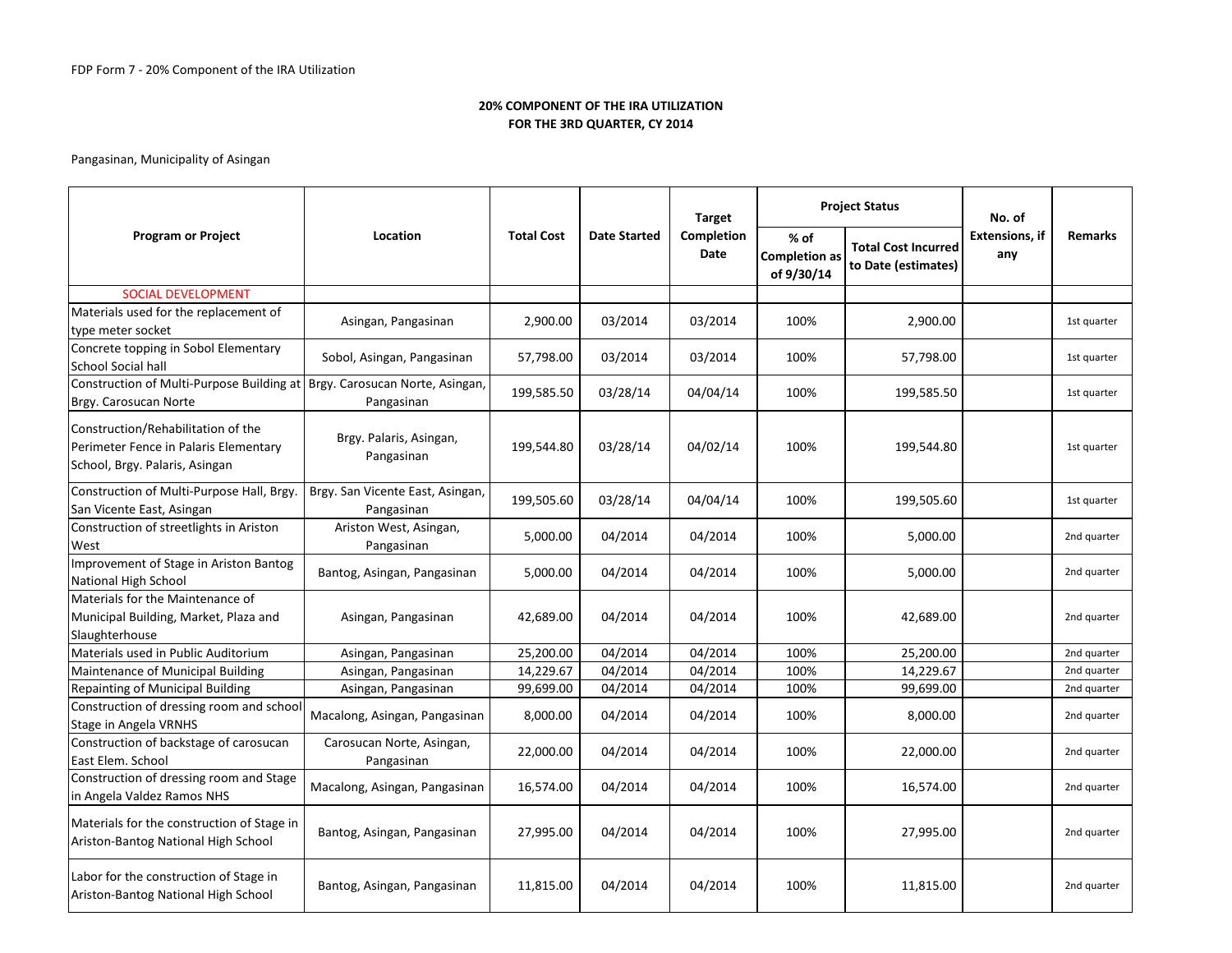|                                                                                                |                                                |                   |                     | <b>Target</b>      |                                            | <b>Project Status</b>                             | No. of                       | <b>Remarks</b><br>2nd quarter<br>2nd quarter<br>2nd quarter<br>2nd quarter<br>2nd quarter<br>2nd quarter<br>2nd quarter<br>2nd quarter<br>2nd quarter |
|------------------------------------------------------------------------------------------------|------------------------------------------------|-------------------|---------------------|--------------------|--------------------------------------------|---------------------------------------------------|------------------------------|-------------------------------------------------------------------------------------------------------------------------------------------------------|
| <b>Program or Project</b>                                                                      | Location                                       | <b>Total Cost</b> | <b>Date Started</b> | Completion<br>Date | % of<br><b>Completion as</b><br>of 9/30/14 | <b>Total Cost Incurred</b><br>to Date (estimates) | <b>Extensions, if</b><br>any |                                                                                                                                                       |
| Concreting of benches in Car. East Elem.<br>School                                             | Carosucan Norte, Asingan,<br>Pangasinan        | 11,680.00         | 04/2014             | 04/2014            | 100%                                       | 11,680.00                                         |                              |                                                                                                                                                       |
| Repainting of Public Auditorium                                                                | Asingan, Pangasinan                            | 44,887.00         | 05/2014             | 05/2014            | 100%                                       | 44,887.00                                         |                              |                                                                                                                                                       |
| Maintenance of Municipal Building                                                              | Asingan, Pangasinan                            | 3,333.60          | 05/2014             | 05/2014            | 100%                                       | 3,333.60                                          |                              |                                                                                                                                                       |
| Construction/installation of Bulletin<br><b>Boards</b>                                         | Asingan, Pangasinan                            | 19,970.00         | 05/2014             | 05/2014            | 100%                                       | 19,970.00                                         |                              |                                                                                                                                                       |
| Construction of Street Lights at Brgy.<br>Domanpot                                             | Domanpot, Asingan, Pangasinan                  | 9,954.00          | 05/2014             | 05/2014            | 100%                                       | 9,954.00                                          |                              |                                                                                                                                                       |
| Repair of CCTV                                                                                 | Asingan, Pangasinan                            | 11,750.00         | 05/2014             | 05/2014            | 100%                                       | 11,750.00                                         |                              |                                                                                                                                                       |
| Construction of Perimeter Fence of Sobol<br>Elementary School at Brgy. Sobol                   | Brgy. Sobol, Asingan,<br>Pangasinan            | 199,556.10        | 05/13/14            | 06/10/14           | 100%                                       | 199,556.10                                        |                              |                                                                                                                                                       |
| Construction of Street Lights at Brgy.<br>Bobonan                                              | Brgy. Bobonan, Asingan,<br>Pangasinan          | 199,524.64        | 05/13/14            | 05/25/14           | 100%                                       | 199,524.64                                        |                              |                                                                                                                                                       |
| Construction of Multi-Purpose Hall, Brgy.<br>San Vicente West, Asingan                         | Brgy. San Vicente West,<br>Asingan, Pangasinan | 199,507.84        | 05/13/14            | 06/14/14           | 100%                                       | 199,507.84                                        |                              |                                                                                                                                                       |
| Construction of Multi-purpose Building of<br>Department of Agriculture at Macalong,<br>Asingan | Brgy. Macalong, Asingan,<br>Pangasinan         | 1,094,756.44      | 05/28/14            | 08/25/14           | 62%                                        | 678,748.99                                        |                              | in-progress                                                                                                                                           |
| Fabrication of School gate signage in<br>Sanchez- Cabalitian Elem. School                      | Sanchez, Asingan, Pangasinan                   | 10,000.00         | 06/2014             | 06/2014            | 100%                                       | 10,000.00                                         |                              | 2nd quarter                                                                                                                                           |
| Construction of Street Lights at Brgy.<br>Dupac                                                | Dupac, Asingan, Pangasinan                     | 99,434.50         | 06/2014             | 06/2014            | 100%                                       | 99,434.50                                         |                              | 2nd quarter                                                                                                                                           |
| Construction of Multi-purpose hall in<br>Brgy. Domanpot                                        | Domanpot, Asingan, Pangasinan                  | 20,000.00         | 06/2014             | 06/2014            | 100%                                       | 20,000.00                                         |                              | 2nd quarter                                                                                                                                           |
| Construction of social hall in Brgy.<br>Carosucan Norte                                        | Carosucan Norte, Asingan,<br>Pangasinan        | 25,000.00         | 06/2014             | 06/2014            | 100%                                       | 25,000.00                                         |                              | 2nd quarter                                                                                                                                           |
| Construction of Street Lights at Brgy.<br>Palaris                                              | Palaris, Asingan, Pangasinan                   | 99,434.50         | 06/2014             | 06/2014            | 100%                                       | 99,434.50                                         |                              | 2nd quarter                                                                                                                                           |
| Construction of movable canopy in Toboy                                                        | Toboy, Asingan, Pangasinan                     | 14,000.00         | 06/2014             | 06/2014            | 100%                                       | 14,000.00                                         |                              | 2nd quarter                                                                                                                                           |
| Construction of movable canopy in<br>Palaris                                                   | Palaris, Asingan, Pangasinan                   | 6,000.00          | 06/2014             | 06/2014            | 100%                                       | 6,000.00                                          |                              | 2nd quarter                                                                                                                                           |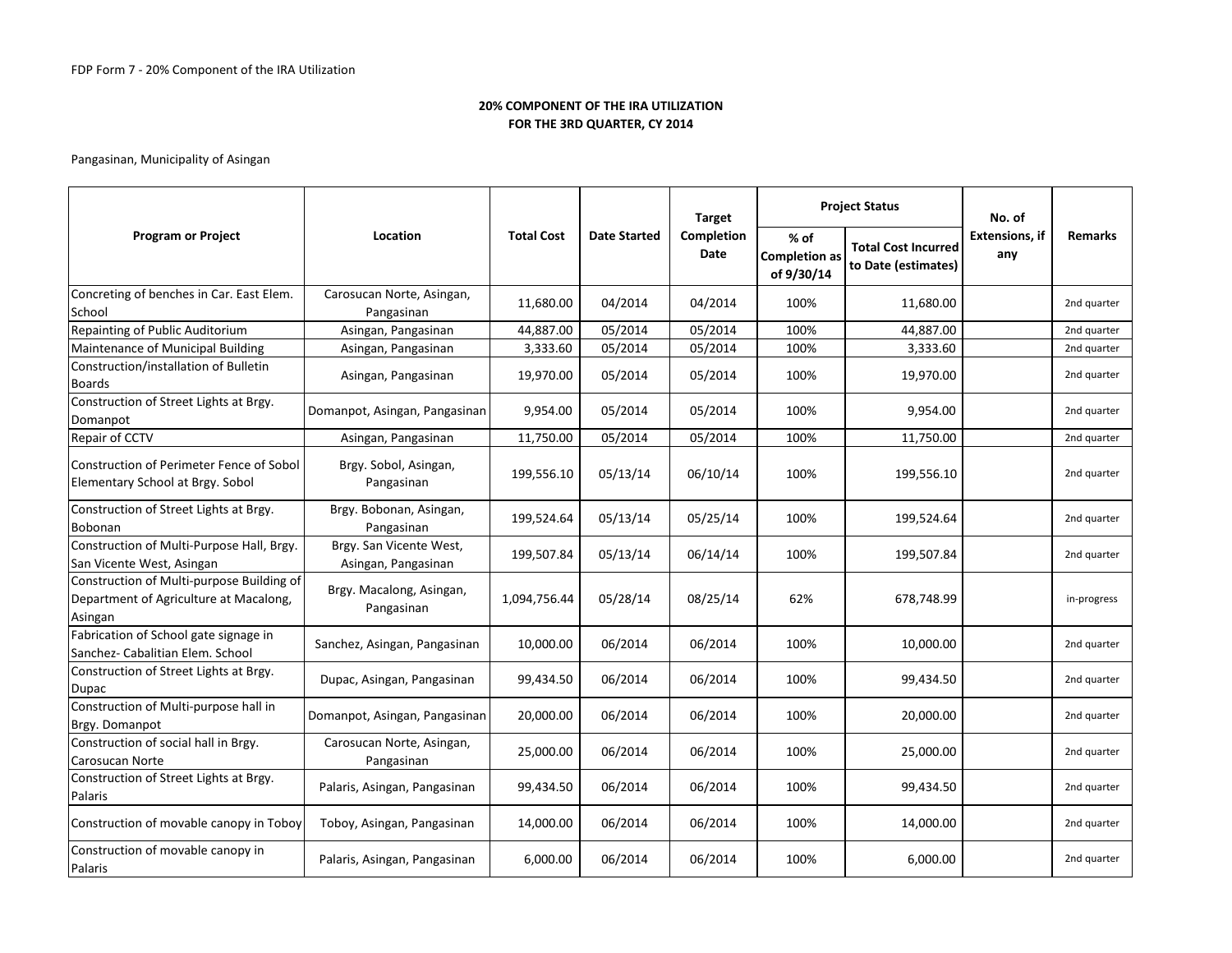|                                                                                                            |                                         |                   |                     | <b>Target</b>      |                                            | <b>Project Status</b>                             | No. of                       |                |
|------------------------------------------------------------------------------------------------------------|-----------------------------------------|-------------------|---------------------|--------------------|--------------------------------------------|---------------------------------------------------|------------------------------|----------------|
| <b>Program or Project</b>                                                                                  | Location                                | <b>Total Cost</b> | <b>Date Started</b> | Completion<br>Date | % of<br><b>Completion as</b><br>of 9/30/14 | <b>Total Cost Incurred</b><br>to Date (estimates) | <b>Extensions, if</b><br>any | <b>Remarks</b> |
| Materials to be used for the construction<br>of School gate signage in Sanchez-<br>Cabalitian Elem. School | Sanchez, Asingan, Pangasinan            | 31,826.50         | 06/2014             | 06/2014            | 100%                                       | 31,826.50                                         |                              | 2nd quarter    |
| Labor in construction of School gate<br>signage in Sanchez- Cabalitian Elem.<br>School                     | Sanchez, Asingan, Pangasinan            | 8,085.00          | 06/2014             | 06/2014            | 100%                                       | 8,085.00                                          |                              | 2nd quarter    |
| Construction of multi-purpose hall in<br>Domanpot                                                          | Domanpot, Asingan, Pangasinan           | 9,888.00          | 06/2014             | 06/2014            | 100%                                       | 9,888.00                                          |                              | 2nd quarter    |
| Materials for the construction of Social<br>Hall in Carosucan Norte                                        | Carosucan Norte, Asingan,<br>Pangasinan | 32,620.00         | 06/2014             | 06/2014            | 100%                                       | 32,620.00                                         |                              | 2nd quarter    |
| Labor in the construction of Social Hall in<br><b>Carosucan Norte</b>                                      | Carosucan Norte, Asingan,<br>Pangasinan | 17,200.00         | 06/2014             | 06/2014            | 100%                                       | 17,200.00                                         |                              | 2nd quarter    |
| Construction of Street Lights at Brgy.<br>Sobol                                                            | Sobol, Asingan, Pangasinan              | 3,000.00          | 07/2014             | 07/2014            | 100%                                       | 3,000.00                                          |                              | 3rd quarter    |
| Construction of Ramp in Municipal<br>Library                                                               | Asingan, Pangasinan                     | 14,896.00         | 07/2014             | 07/2014            | 100%                                       | 14,896.00                                         |                              | 3rd quarter    |
| Tarpaulin and billboard of Municipality of<br>Asingan                                                      | Asingan, Pangasinan                     | 2,350.02          | 07/2014             | 07/2014            | 100%                                       | 2,350.02                                          |                              | 3rd quarter    |
| Construction of Street Lights at Brgy.<br><b>Poblacion East</b>                                            | Poblacion East, Asingan,<br>Pangasinan  | 30,000.00         | 07/2014             | 07/2014            | 100%                                       | 30,000.00                                         |                              | 3rd quarter    |
| Construction of Street Lights at Brgy.<br>Palaris                                                          | Palaris, Asingan, Pangasinan            | 10,000.00         | 07/2014             | 07/2014            | 100%                                       | 10,000.00                                         |                              | 3rd quarter    |
| Materials in construction of tables in<br>Asingan North Central                                            | Dupac, Asingan, Pangasinan              | 24,459.00         | 07/2014             | 07/2014            | 100%                                       | 24,459.00                                         |                              | 3rd quarter    |
| Labor in construction of tables in Asingan<br>North Central                                                | Dupac, Asingan, Pangasinan              | 5,500.00          | 07/2014             | 07/2014            | 100%                                       | 5,500.00                                          |                              | 3rd quarter    |
| Materials for the replacement of multi-<br>purpose hall ceiling in Poblacion West                          | Poblacion West, Asingan,<br>Pangasinan  | 15,021.00         | 07/2014             | 07/2014            | 100%                                       | 15,021.00                                         |                              | 3rd quarter    |
| Labor in the replacement of multi-<br>purpose hall ceiling in Poblacion West                               | Poblacion West, Asingan,<br>Pangasinan  | 4,950.00          | 07/2014             | 07/2014            | 100%                                       | 4,950.00                                          |                              | 3rd quarter    |
| Repainting of Day Care Center in<br><b>Poblacion West</b>                                                  | Poblacion West, Asingan,<br>Pangasinan  | 933.00            | 07/2014             | 07/2014            | 100%                                       | 933.00                                            |                              | 3rd quarter    |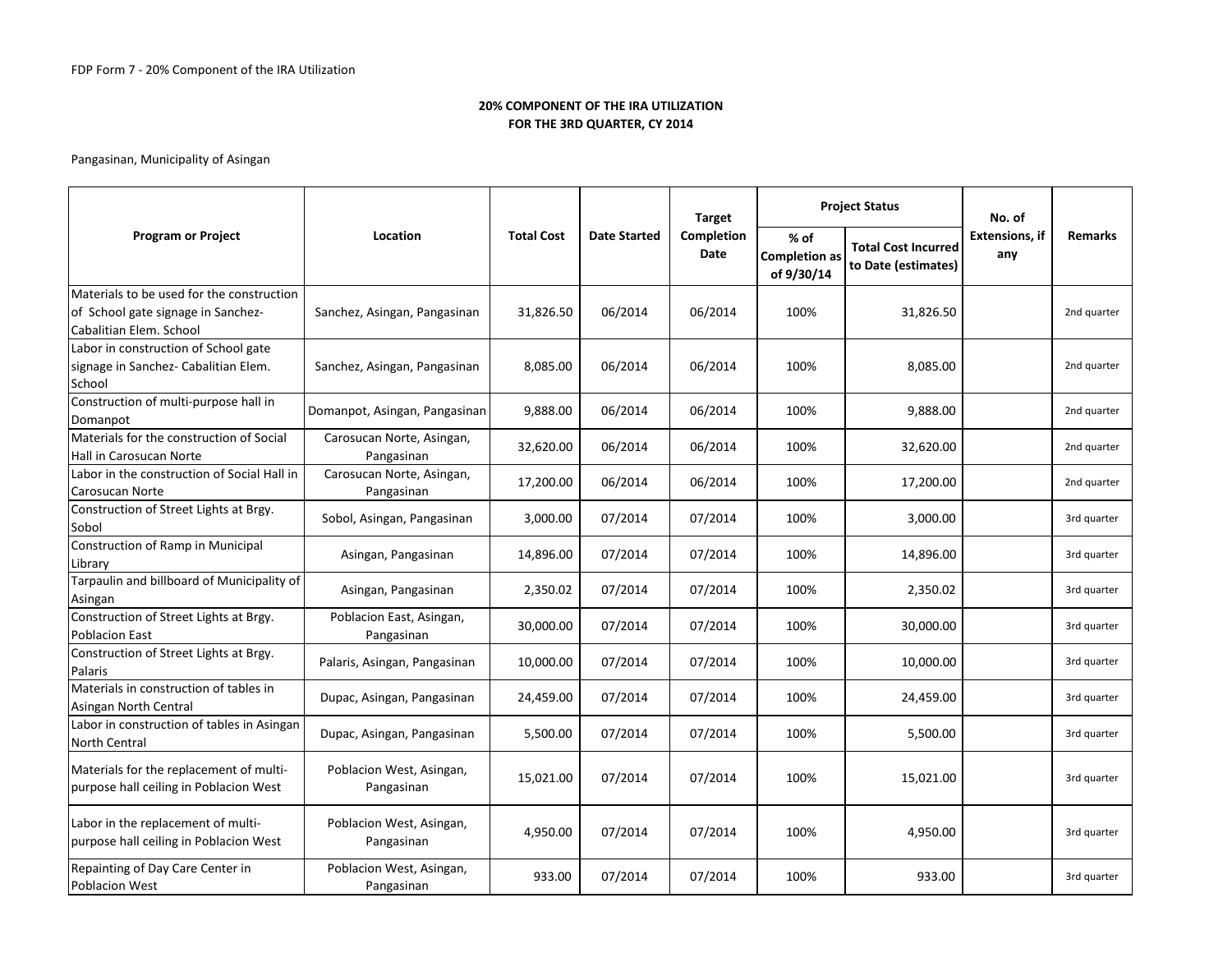|                                                                                |                                          |                   |                     | <b>Target</b>      |                                              | <b>Project Status</b>                             | No. of                       |                |
|--------------------------------------------------------------------------------|------------------------------------------|-------------------|---------------------|--------------------|----------------------------------------------|---------------------------------------------------|------------------------------|----------------|
| <b>Program or Project</b>                                                      | Location                                 | <b>Total Cost</b> | <b>Date Started</b> | Completion<br>Date | $%$ of<br><b>Completion as</b><br>of 9/30/14 | <b>Total Cost Incurred</b><br>to Date (estimates) | <b>Extensions, if</b><br>any | <b>Remarks</b> |
| Labor in Repainting of Day Care Center in<br><b>Poblacion West</b>             | Poblacion West, Asingan,<br>Pangasinan   | 8,976.00          | 07/2014             | 07/2014            | 100%                                         | 8,976.00                                          |                              | 3rd quarter    |
| Materials for the improvement of Social<br>Hall in San Vicente West Integrated | San Vicente West, Asingan,<br>Pangasinan | 46,332.00         | 07/2014             | 07/2014            | 100%                                         | 46,332.00                                         |                              | 3rd quarter    |
| Labor for the improvement of Social Hall<br>in San Vicente West Integrated     | San Vicente West, Asingan,<br>Pangasinan | 18,362.50         | 07/2014             | 07/2014            | 100%                                         | 18,362.50                                         |                              | 3rd quarter    |
| Repainting of Day Care Center in<br><b>Poblacion West</b>                      | Poblacion West, Asingan,<br>Pangasinan   | 30,000.00         | 07/2014             | 07/2014            | 100%                                         | 30,000.00                                         |                              | 3rd quarter    |
| Improvement of Social Hall in San Vicente<br>West Integrated                   | San Vicente West, Asingan,<br>Pangasinan | 10,000.00         | 07/2014             | 07/2014            | 100%                                         | 10,000.00                                         |                              | 3rd quarter    |
| Installation of floor tiles in SB hall/ofc                                     | Asingan, Pangasinan                      | 34,834.75         | 08/2014             | 08/2014            | 100%                                         | 34,834.75                                         |                              | 3rd quarter    |
| BP Apparatus for 21 Barangay                                                   | Asingan, Pangasinan                      | 21,630.00         | 08/2014             | 08/2014            | 100%                                         | 21,630.00                                         |                              | 3rd quarter    |
| Materials for the construction of<br>entrance gate of Ariston East School      | Ariston East, Asingan,<br>Pangasinan     | 4,722.00          | 08/2014             | 08/2014            | 100%                                         | 4,722.00                                          |                              | 3rd quarter    |
| Labor in the construction of entrance<br>gate of Ariston East School           | Ariston East, Asingan,<br>Pangasinan     | 4,130.00          | 08/2014             | 08/2014            | 100%                                         | 4,130.00                                          |                              | 3rd quarter    |
| Repainting of SB Sec. Office                                                   | Asingan, Pangasinan                      | 10,402.50         | 08/2014             | 08/2014            | 100%                                         | 10,402.50                                         |                              | 3rd quarter    |
| BP Apparatus for 21 Brgy                                                       | Asingan, Pangasinan                      | 119,500.00        | 08/2014             | 08/2014            | 100%                                         | 119,500.00                                        |                              | 3rd quarter    |
| Wing span in Sobol Elementary School                                           | Sobol, Asingan, Pangasinan               | 2,000.00          | 09/2014             | 09/2014            | 100%                                         | 2,000.00                                          |                              | 3rd quarter    |
| Installation of Heavy duty lamp holder &<br>bulb in Sports Center              | Asingan, Pangasinan                      | 29,950.00         | 09/2014             | 09/2014            | 100%                                         | 29,950.00                                         |                              | 3rd quarter    |
| Repair/improvement of Police Station<br>and PWD office                         | Asingan, Pangasinan                      | 59,696.00         | 09/2014             | 09/2014            | 100%                                         | 59,696.00                                         |                              | 3rd quarter    |
| Installation of ramp & railings in OSCA<br>building                            | Asingan, Pangasinan                      | 6,507.00          | 09/2014             | 09/2014            | 100%                                         | 6,507.00                                          |                              | 3rd quarter    |
| Construction of movable canopy in<br>Carosucan Sur Elementary School           | Carosucan Sur, Asingan,<br>Pangasinan    | 24,967.00         | 09/2014             | 09/2014            | 100%                                         | 24,967.00                                         |                              | 3rd quarter    |
| Improvement of Social Hall in Calepaan,<br>Asingan                             | Calepaan, Asingan, Pangasinan            | 19,734.00         | 09/2014             | 09/2014            | 100%                                         | 19,734.00                                         |                              | 3rd quarter    |
| <b>ECONOMIC DEVELOPMENT</b>                                                    |                                          |                   |                     |                    |                                              |                                                   |                              |                |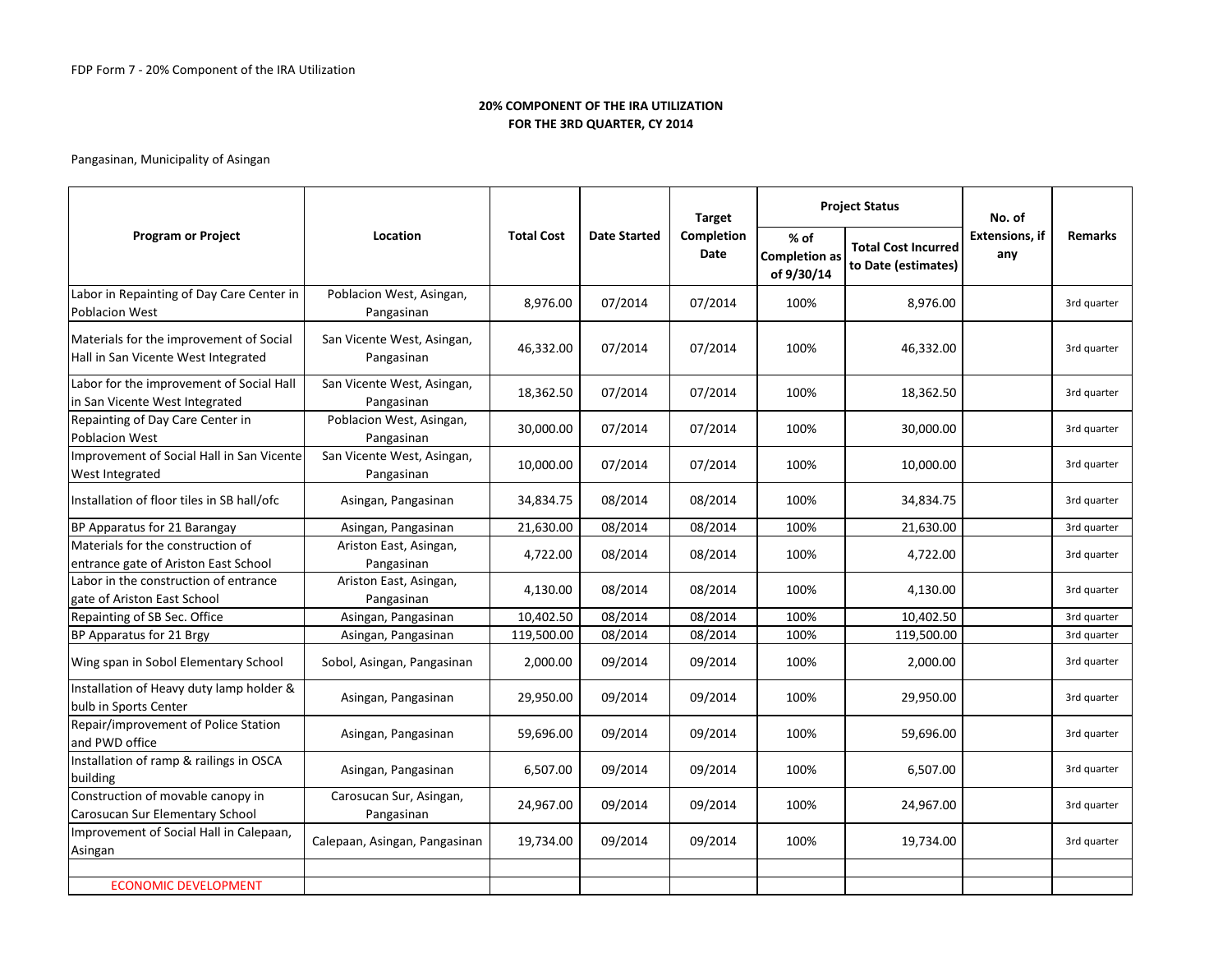| <b>Program or Project</b>                                                                                      |                                            |                   |                     | <b>Target</b>      |                                              | <b>Project Status</b>                             | No. of                       |                |
|----------------------------------------------------------------------------------------------------------------|--------------------------------------------|-------------------|---------------------|--------------------|----------------------------------------------|---------------------------------------------------|------------------------------|----------------|
|                                                                                                                | Location                                   | <b>Total Cost</b> | <b>Date Started</b> | Completion<br>Date | $%$ of<br><b>Completion as</b><br>of 9/30/14 | <b>Total Cost Incurred</b><br>to Date (estimates) | <b>Extensions, if</b><br>any | <b>Remarks</b> |
| Construction of Solar Dryer in Sitio<br>Hacienda, Toboy, Asingan                                               | Brgy. Toboy, Asingan,<br>Pangasinan        | 99,675.00         | 03/2014             | 03/2014            | 100%                                         | 99,675.00                                         |                              | 1st quarter    |
| Construction of Electric post in Calepaan<br><b>Community School</b>                                           | Brgy. Calepaan, Asingan,<br>Pangasinan     | 59,768.00         | 03/2014             | 03/2014            | 100%                                         | 59,768.00                                         |                              | 1st quarter    |
| Concreting of Farm to Market Road at<br>Brgy. Baro                                                             | Brgy. Baro, Asingan, Pangasinan            | 199,526.88        | 03/28/14            | 04/05/14           | 100%                                         | 199,526.88                                        |                              | 1st quarter    |
| Concreting of Road Shoulder at Brgy.<br>Dupac                                                                  | Brgy. Dupac, Asingan,<br>Pangasinan        | 199,507.84        | 03/28/14            | 04/04/14           | 100%                                         | 199,507.84                                        |                              | 1st quarter    |
| Continuation of the Concreting of Road<br>Shoulder at Brgy. Domanpot                                           | Brgy. Domanpot, Asingan,<br>Pangasinan     | 197,835.42        | 03/28/14            | 04/04/14           | 100%                                         | 197,835.42                                        |                              | 1st quarter    |
| Continuation of the concreting of Farm to<br>Market Road in Pugong and Caoacan,<br>Brgy. Ariston East, Asingan | Brgy. Ariston East, Asingan,<br>Pangasinan | 199,526.88        | 03/28/14            | 03/31/14           | 100%                                         | 199,526.88                                        |                              | 1st quarter    |
| Continuation of the concreting of Farm to<br>Market Road in Sitio Kawakan, Brgy.<br>Ariston West, Asingan      | Brgy. Ariston West, Asingan,<br>Pangasinan | 199,664.00        | 03/28/14            | 04/05/14           | 100%                                         | 199,664.00                                        |                              | 1st quarter    |
| Continuation of the Farm to Market Road<br>(Riverside Zone 6) at Brgy. Calepaan                                | Brgy. Calepaan, Asingan,<br>Pangasinan     | 199,526.88        | 03/28/14            | 04/05/14           | 100%                                         | 199,526.88                                        |                              | 1st quarter    |
| Fabrication of Movable Shed in Ariston<br>West, Asingan, Pangasinan                                            | Ariston West, Asingan,<br>Pangasinan       | 15,000.00         | 04/2014             | 04/2014            | 100%                                         | 15,000.00                                         |                              | 2nd quarter    |
| Materials for the construction of<br>movable shed in Ariston West                                              | Ariston West, Asingan,<br>Pangasinan       | 11,536.00         | 04/2014             | 04/2014            | 100%                                         | 11,536.00                                         |                              | 2nd quarter    |
| Labor for the construction of movable<br>shed in Ariston West                                                  | Ariston West, Asingan,<br>Pangasinan       | 8,250.00          | 04/2014             | 04/2014            | 100%                                         | 8,250.00                                          |                              | 2nd quarter    |
| Materials for the repair /rehabilitation of<br>shed in Ariston West                                            | Ariston West, Asingan,<br>Pangasinan       | 30,279.00         | 04/2014             | 04/2014            | 100%                                         | 30,279.00                                         |                              | 2nd quarter    |
| Labor for the Repair /rehabilitation of<br>shed in Ariston West                                                | Ariston West, Asingan,<br>Pangasinan       | 9,410.00          | 04/2014             | 04/2014            | 100%                                         | 9,410.00                                          |                              | 2nd quarter    |
| Fabrication of Movable Shed in Ariston<br>West, Asingan, Pangasinan                                            | Ariston West, Asingan,<br>Pangasinan       | 15,000.00         | 04/2014             | 04/2014            | 100%                                         | 15,000.00                                         |                              | 2nd quarter    |
| Concreting of road shoulder in Zone 3,<br>Palaris, Asingan, Pangasinan                                         | Palaris, Asingan, Pangasinan               | 99,705.00         | 05/2014             | 05/2014            | 100%                                         | 99,705.00                                         |                              | 2nd quarter    |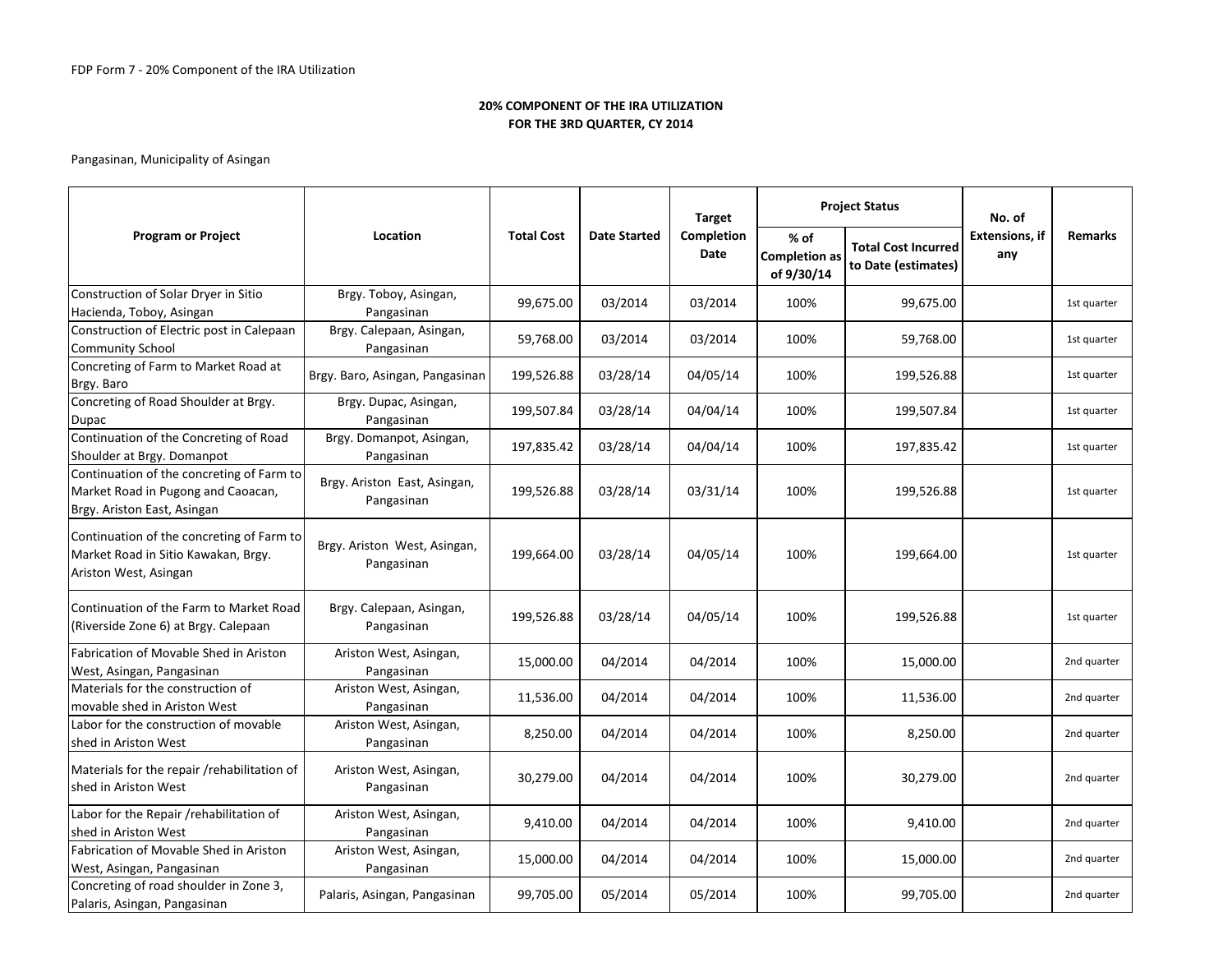|                                                                                                 |                                          |                   |                     | <b>Target</b>      |                                              | <b>Project Status</b>                             | No. of                       |                |
|-------------------------------------------------------------------------------------------------|------------------------------------------|-------------------|---------------------|--------------------|----------------------------------------------|---------------------------------------------------|------------------------------|----------------|
| <b>Program or Project</b>                                                                       | Location                                 | <b>Total Cost</b> | <b>Date Started</b> | Completion<br>Date | $%$ of<br><b>Completion as</b><br>of 9/30/14 | <b>Total Cost Incurred</b><br>to Date (estimates) | <b>Extensions, if</b><br>any | <b>Remarks</b> |
| Construction of Street lights in Brgy.<br>Carosucan Norte                                       | Carosucan Norte, Asingan,<br>Pangasinan  | 40,000.00         | 05/2014             | 05/2014            | 100%                                         | 40,000.00                                         |                              | 2nd quarter    |
| Construction of farm to market road in<br>Bantog, Asingan, Pangasinan                           | Bantog, Asingan, Pangasinan              | 5,000.00          | 05/2014             | 05/2014            | 100%                                         | 5,000.00                                          |                              | 2nd quarter    |
| Concreting of road shoulder in Sin<br>Vicente East, Asingan, Pangasinan                         | San Vicente East, Asingan,<br>Pangasinan | 2,000.00          | 05/2014             | 05/2014            | 100%                                         | 2,000.00                                          |                              | 2nd quarter    |
| Concreting of road shoulder in Ariston<br>East, Asingan, Pangasinan                             | Ariston East, Asingan,<br>Pangasinan     | 12,000.00         | 05/2014             | 05/2014            | 100%                                         | 12,000.00                                         |                              | 2nd quarter    |
| Fabrication of Study Shed in Carosucan<br>East Elem School                                      | Carosucan Norte, Asingan,<br>Pangasinan  | 4,000.00          | 05/2014             | 05/2014            | 100%                                         | 4,000.00                                          |                              | 2nd quarter    |
| Construction of school canteen ceiling in<br><b>Toboy Elementary School</b>                     | Toboy, Asingan, Pangasinan               | 11,000.00         | 05/2014             | 05/2014            | 100%                                         | 11,000.00                                         |                              | 2nd quarter    |
| Materials for the Rehabilitation of<br>Streetlights in Carosucan Norte                          | Carosucan Norte, Asingan,<br>Pangasinan  | 16,960.00         | 05/2014             | 05/2014            | 100%                                         | 16,960.00                                         |                              | 2nd quarter    |
| Labor for the Rehabilitation of<br>Streetlights in Carosucan Norte                              | Carosucan Norte, Asingan,<br>Pangasinan  | 3,900.00          | 05/2014             | 05/2014            | 100%                                         | 3,900.00                                          |                              | 2nd quarter    |
| Materials for construction of study shed<br>in Carosucan East Elem. School                      | Carosucan Norte, Asingan,<br>Pangasinan  | 19,338.50         | 05/2014             | 05/2014            | 100%                                         | 19,338.50                                         |                              | 2nd quarter    |
| Labor in the construction of study shed in<br>Carosucan East Elem. School                       | Carosucan Norte, Asingan,<br>Pangasinan  | 6,500.00          | 05/2014             | 05/2014            | 100%                                         | 6,500.00                                          |                              | 2nd quarter    |
| Materials for the Construction of ceiling<br>of school canteen in Toboy Elem. School            | Toboy, Asingan, Pangasinan               | 27,153.00         | 05/2014             | 05/2014            | 100%                                         | 27,153.00                                         |                              | 2nd quarter    |
| labor in the Construction of ceiling of<br>school canteen in Toboy Elem. School                 | Toboy, Asingan, Pangasinan               | 11,560.00         | 05/2014             | 05/2014            | 100%                                         | 11,560.00                                         |                              | 2nd quarter    |
| Concreting of Road Shoulder (Zone I & II)<br>at Brgy. Cabalitian                                | Brgy. Cabalitian, Asingan,<br>Pangasinan | 199,578.40        | 05/13/14            | 06/03/14           | 100%                                         | 199,578.40                                        |                              | 2nd quarter    |
| Concreting of the Farm to Market Road<br>(Sitio Capampangan and Sitio Lipit) at<br>Brgy. Bantog | Brgy. Bantog, Asingan,<br>Pangasinan     | 199,545.37        | 05/13/14            | 06/01/14           | 100%                                         | 199,545.37                                        |                              | 2nd quarter    |
| Fabrication of Waiting Shed in Bobonan,<br>Asingan, Pangasinan                                  | Bobonan, Asingan, Pangasinan             | 24,857.00         | 06/2014             | 06/2014            | 100%                                         | 24,857.00                                         |                              | 2nd quarter    |
| Construction of farm to market road in<br>Baro, Asingan                                         | Baro, Asingan, Pangasinan                | 10,000.00         | 06/2014             | 06/2014            | 100%                                         | 10,000.00                                         |                              | 2nd quarter    |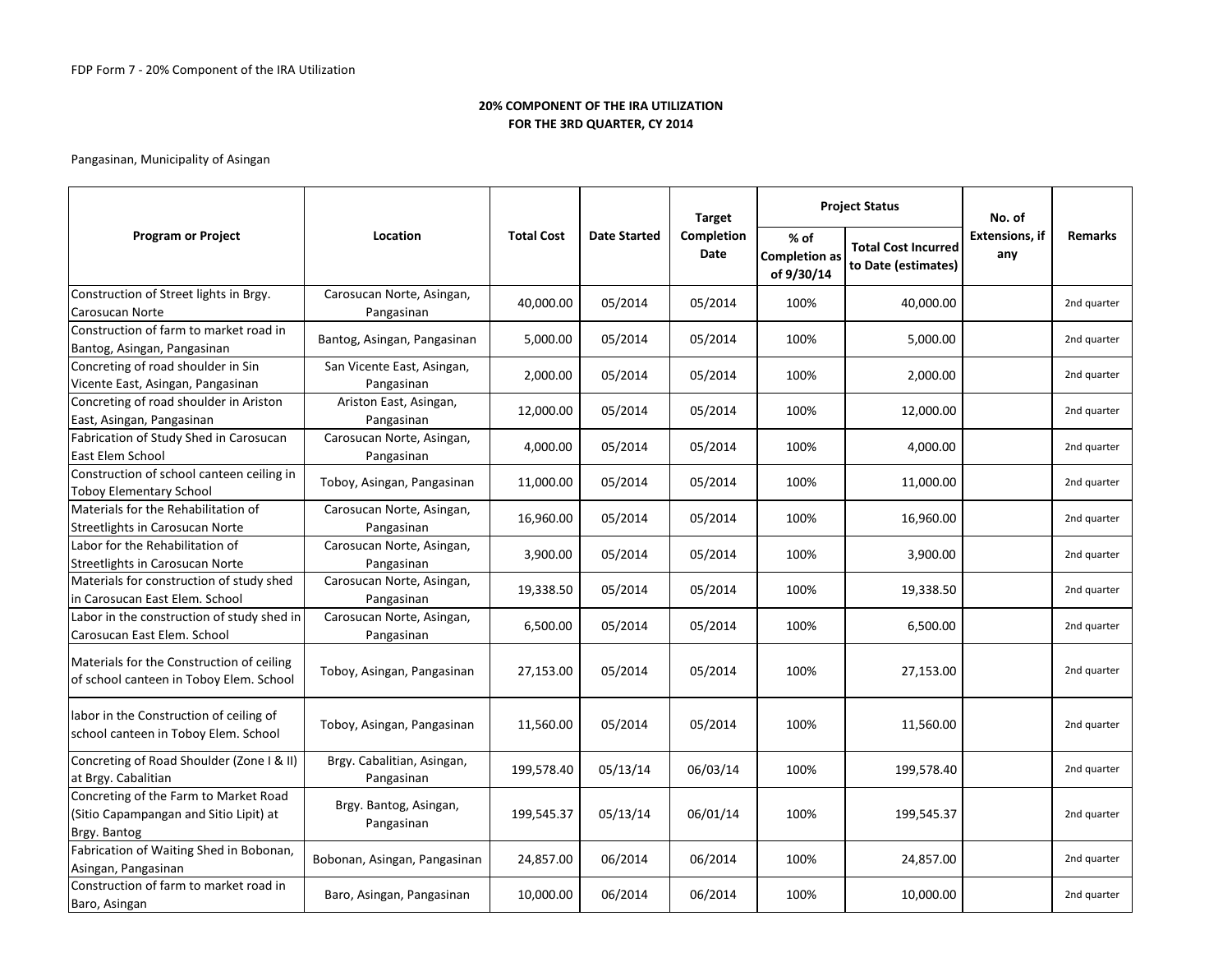|                                                                         |                                        |                   |                     | <b>Target</b>      |                                              | <b>Project Status</b>                             | No. of                       |                |
|-------------------------------------------------------------------------|----------------------------------------|-------------------|---------------------|--------------------|----------------------------------------------|---------------------------------------------------|------------------------------|----------------|
| <b>Program or Project</b>                                               | Location                               | <b>Total Cost</b> | <b>Date Started</b> | Completion<br>Date | $%$ of<br><b>Completion as</b><br>of 9/30/14 | <b>Total Cost Incurred</b><br>to Date (estimates) | <b>Extensions, if</b><br>any | <b>Remarks</b> |
| Concreting of road shoulder in Brgy.<br>Coldit                          | Coldit, Asingan, Pangasinan            | 20,000.00         | 06/2014             | 06/2014            | 100%                                         | 20,000.00                                         |                              | 2nd quarter    |
| Concreting of road shoulder in Brgy.<br>Domanpot                        | Domanpot, Asingan, Pangasinan          | 16,000.00         | 06/2014             | 06/2014            | 100%                                         | 16,000.00                                         |                              | 2nd quarter    |
| Regravelling of farm to market road in<br>Brgy. Sanchez                 | Sanchez, Asingan, Pangasinan           | 8,000.00          | 06/2014             | 06/2014            | 100%                                         | 8,000.00                                          |                              | 2nd quarter    |
| Materials for the construction of<br>movable canopy in Palaris          | Palaris, Asingan, Pangasinan           | 25,132.00         | 06/2014             | 06/2014            | 100%                                         | 25,132.00                                         |                              | 2nd quarter    |
| Labor in the construction of movable<br>canopy in Palaris               | Palaris, Asingan, Pangasinan           | 8,800.00          | 06/2014             | 06/2014            | 100%                                         | 8,800.00                                          |                              | 2nd quarter    |
| Materials to be used for the construction<br>of movable canopy in Toboy | Toboy, Asingan, Pangasinan             | 17,110.00         | 06/2014             | 06/2014            | 100%                                         | 17,110.00                                         |                              | 2nd quarter    |
| Labor in the construction of movable<br>canopy in Toboy                 | Toboy, Asingan, Pangasinan             | 8,800.00          | 06/2014             | 06/2014            | 100%                                         | 8,800.00                                          |                              | 2nd quarter    |
| Materials for the Rehabilitation of<br>Streetlights in Dupac            | Dupac, Asingan, Pangasinan             | 27,044.50         | 07/2014             | 07/2014            | 100%                                         | 27,044.50                                         |                              | 3rd quarter    |
| Labor in the Rehabilitation of Streetlights<br>in Dupac                 | Dupac, Asingan, Pangasinan             | 9,250.00          | 07/2014             | 07/2014            | 100%                                         | 9,250.00                                          |                              | 3rd quarter    |
| Construction of Pathway shed in Narciso<br>Ramos Elementary School      | Poblacion West, Asingan,<br>Pangasinan | 20,806.20         | 07/2014             | 07/2014            | 100%                                         | 20,806.20                                         |                              | 3rd quarter    |
| Materials for the rehabilitation of street<br>lights in Poblacion East  | Poblacion East, Asingan,<br>Pangasinan | 43,564.00         | 07/2014             | 07/2014            | 100%                                         | 43,564.00                                         |                              | 3rd quarter    |
| Labor for the rehabilitation of street<br>lights in Poblacion East      | Poblacion East, Asingan,<br>Pangasinan | 25,665.00         | 07/2014             | 07/2014            | 100%                                         | 25,665.00                                         |                              | 3rd quarter    |
| Materials for the rehabilitation of street<br>ights in Palaris          | Palaris, Asingan, Pangasinan           | 56,405.00         | 07/2014             | 07/2014            | 100%                                         | 56,405.00                                         |                              | 3rd quarter    |
| Labor for the rehabilitation of street<br>lights in Palaris             | Palaris, Asingan, Pangasinan           | 3,300.00          | 07/2014             | 07/2014            | 100%                                         | 3,300.00                                          |                              | 3rd quarter    |
| Materials for the construction of<br>movable canopy in Poblacion West   | Poblacion West, Asingan,<br>Pangasinan | 22,300.00         | 07/2014             | 07/2014            | 100%                                         | 22,300.00                                         |                              | 3rd quarter    |
| Labor in the construction of movable<br>canopy in Poblacion West        | Poblacion West, Asingan,<br>Pangasinan | 7,700.00          | 07/2014             | 07/2014            | 100%                                         | 7,700.00                                          |                              | 3rd quarter    |
| Construction of farm to market road in<br>Zone VI, Sobol, Asingan       | Sobol, Asingan, Pangasinan             | 5,000.00          | 08/2014             | 08/2014            | 100%                                         | 5,000.00                                          |                              | 3rd quarter    |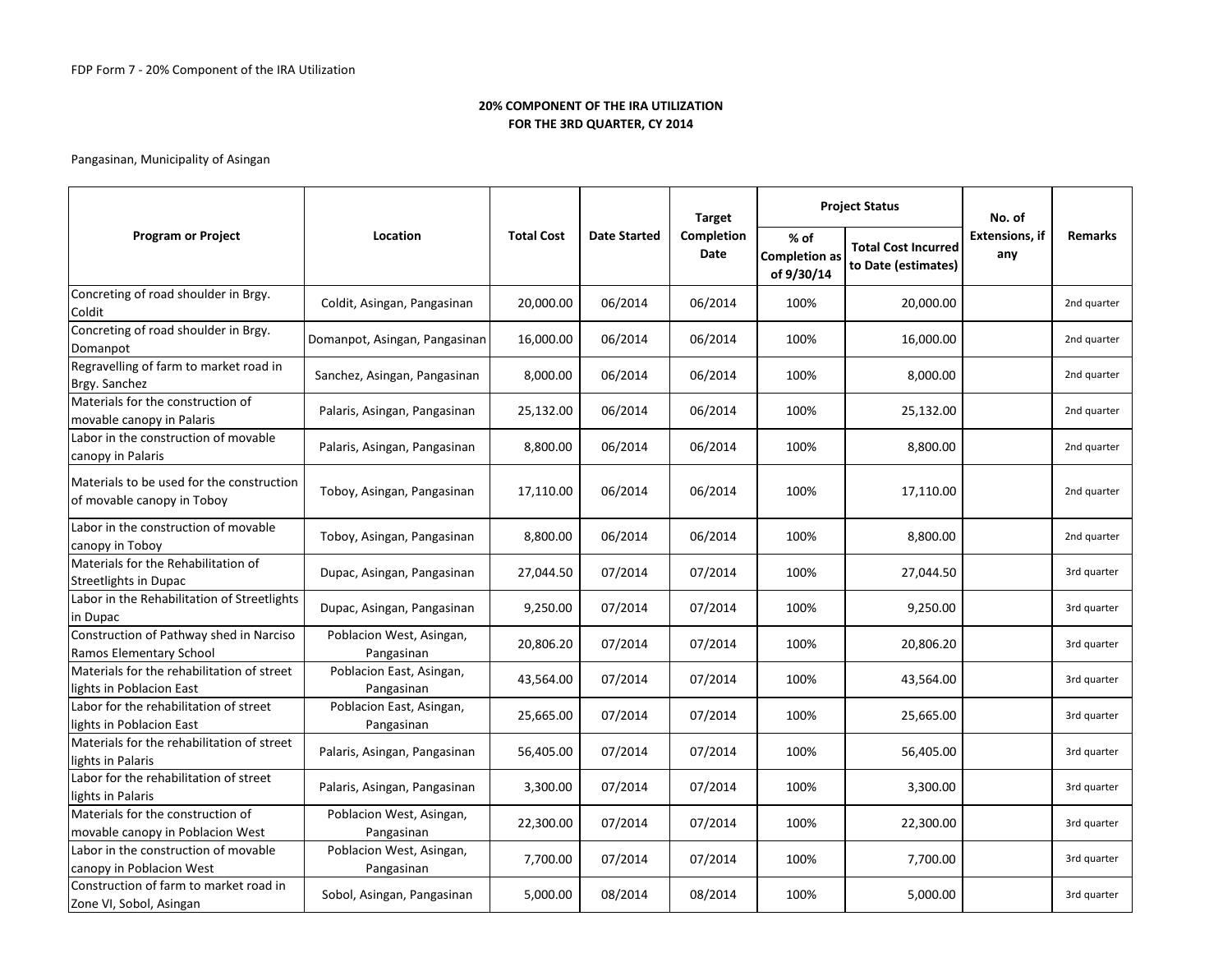|                                                                                     |                                        |                   |                     | <b>Target</b>      |                                            | <b>Project Status</b>                             | No. of                       |                |
|-------------------------------------------------------------------------------------|----------------------------------------|-------------------|---------------------|--------------------|--------------------------------------------|---------------------------------------------------|------------------------------|----------------|
| <b>Program or Project</b>                                                           | Location                               | <b>Total Cost</b> | <b>Date Started</b> | Completion<br>Date | % of<br><b>Completion as</b><br>of 9/30/14 | <b>Total Cost Incurred</b><br>to Date (estimates) | <b>Extensions, if</b><br>any | <b>Remarks</b> |
| Fabrication of pathway shed in Narciso<br>Ramos Elem. School                        | Poblacion East, Asingan,<br>Pangasinan | 12,000.00         | 08/2014             | 08/2014            | 100%                                       | 12,000.00                                         |                              | 3rd quarter    |
| Fabrication of Waiting Shed in Ariston<br>West, Asingan, Pangasinan                 | Ariston West, Asingan,<br>Pangasinan   | 24,880.00         | 08/2014             | 08/2014            | 100%                                       | 24,880.00                                         |                              | 3rd quarter    |
| Fabrication of Movable canopy in<br>Poblacion West, Asingan, Pangasinan             | Poblacion West, Asingan,<br>Pangasinan | 5,000.00          | 08/2014             | 08/2014            | 100%                                       | 5,000.00                                          |                              | 3rd quarter    |
| Entrance gate in Ariston East Elem.<br>School                                       | Ariston East, Asingan,<br>Pangasinan   | 6,000.00          | 08/2014             | 08/2014            | 100%                                       | 6,000.00                                          |                              | 3rd quarter    |
| Wire for installation of Street lights in<br>Brgy. Calepaan                         | Calepaan, Asingan, Pangasinan          | 5,500.00          | 08/2014             | 08/2014            | 100%                                       | 5,500.00                                          |                              | 3rd quarter    |
| Vegetable Seeds                                                                     | Asingan, Pangasinan                    | 3,000.00          | 08/2014             | 08/2014            | 100%                                       | 3,000.00                                          |                              | 3rd quarter    |
| Materials for the improvement of one (1)<br>classroom in Toboy National High School | Toboy, Asingan, Pangasinan             | 22,759.00         | 08/2014             | 08/2014            | 100%                                       | 22,759.00                                         |                              | 3rd quarter    |
| Labor for the improvement of one (1)<br>classroom in Toboy National High School     | Toboy, Asingan, Pangasinan             | 7,020.00          | 08/2014             | 08/2014            | 100%                                       | 7,020.00                                          |                              | 3rd quarter    |
| Materials for construction of streetlights<br>in Brgy. Calepaan                     | Calepaan, Asingan, Pangasinan          | 13,828.50         | 08/2014             | 08/2014            | 100%                                       | 13,828.50                                         |                              | 3rd quarter    |
| Materials for shallow well for the<br>indigent families in Poblacion East           | Poblacion East, Asingan,<br>Pangasinan | 9,900.00          | 08/2014             | 08/2014            | 100%                                       | 9,900.00                                          |                              | 3rd quarter    |
| <b>Streetlights in Ariston West</b>                                                 | Ariston West, Asingan,<br>Pangasinan   | 24,644.00         | 09/2014             | 09/2014            | 100%                                       | 24,644.00                                         |                              | 3rd quarter    |
| Installation of wiring system in Bobonan,<br>Asingan, Pangasinan                    | Bobonan, Asingan, Pangasinan           | 14,831.00         | 09/2014             | 09/2014            | 100%                                       | 14,831.00                                         |                              | 3rd quarter    |
| Materials for the streetlights in Coldit                                            | Coldit, Asingan, Pangasinan            | 36,900.00         | 09/2014             | 09/2014            | 100%                                       | 36,900.00                                         |                              | 3rd quarter    |
| Labor for installation the streetlights in<br>Coldit                                | Coldit, Asingan, Pangasinan            | 12,780.00         | 09/2014             | 09/2014            | 100%                                       | 12,780.00                                         |                              | 3rd quarter    |
| Materials for the construction of wing<br>span in Sobol Elementary School           | Sobol, Asingan, Pangasinan             | 47,283.00         | 09/2014             | 09/2014            | 100%                                       | 47,283.00                                         |                              | 3rd quarter    |
| Labor in the construction of wing span in<br>Sobol Elementary School                | Sobol, Asingan, Pangasinan             | 17,250.00         | 09/2014             | 09/2014            | 100%                                       | 17,250.00                                         |                              | 3rd quarter    |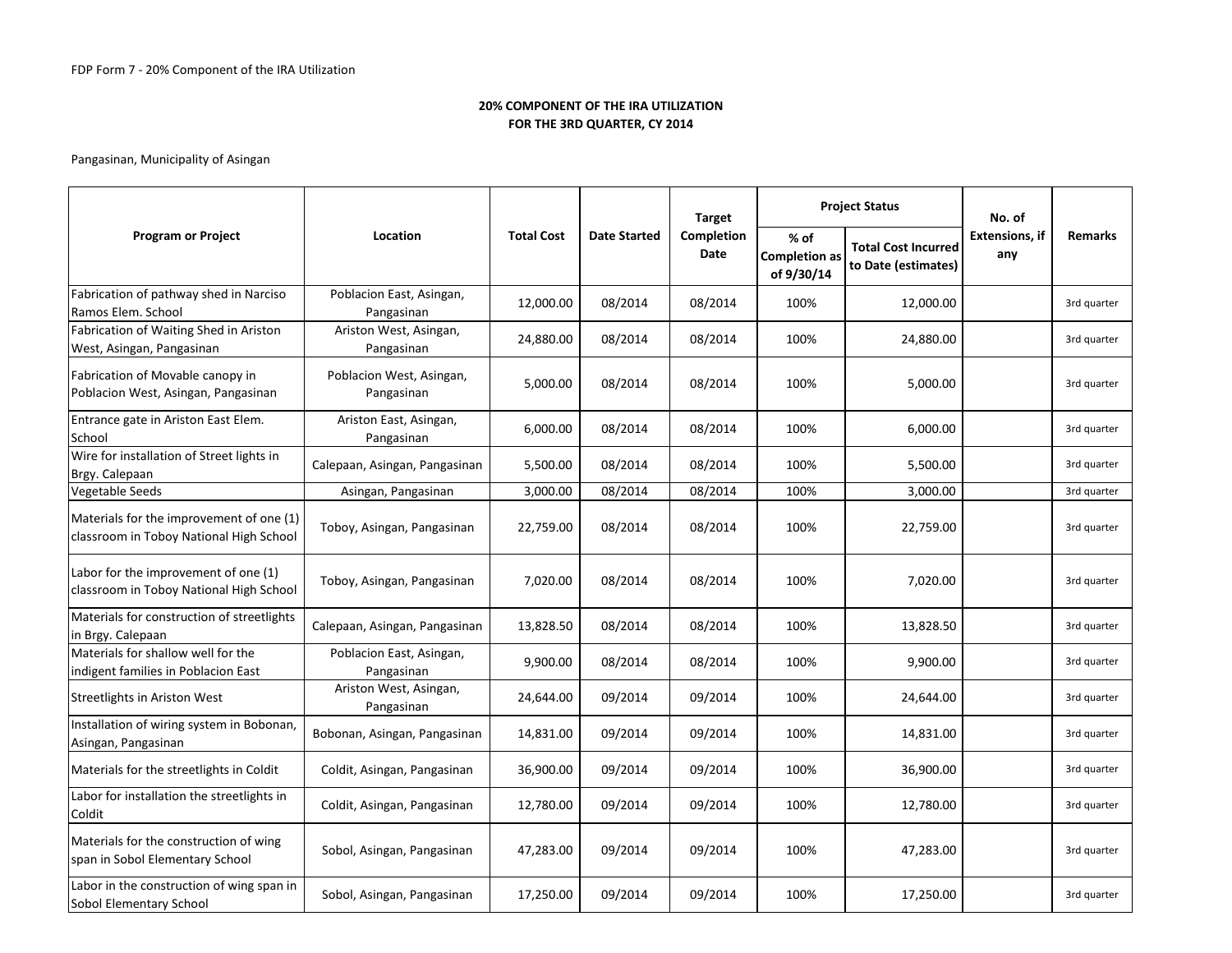|                                                                                                         |                                          |                   |                     | <b>Target</b>             |                                              | <b>Project Status</b>                             | No. of                       |                |
|---------------------------------------------------------------------------------------------------------|------------------------------------------|-------------------|---------------------|---------------------------|----------------------------------------------|---------------------------------------------------|------------------------------|----------------|
| <b>Program or Project</b>                                                                               | Location                                 | <b>Total Cost</b> | <b>Date Started</b> | Completion<br><b>Date</b> | $%$ of<br><b>Completion as</b><br>of 9/30/14 | <b>Total Cost Incurred</b><br>to Date (estimates) | <b>Extensions, if</b><br>any | <b>Remarks</b> |
| Materials for Shallow well in Domanpot<br>community School                                              | Domanpot, Asingan, Pangasinan            | 15,450.00         | 09/2014             | 09/2014                   | 100%                                         | 15,450.00                                         |                              | 3rd quarter    |
| Labor in drilling of Shallow well in<br>Domanpot community School                                       | Domanpot, Asingan, Pangasinan            | 9,390.00          | 09/2014             | 09/2014                   | 100%                                         | 9,390.00                                          |                              | 3rd quarter    |
| Vegetables seed for farmers                                                                             | Asingan, Pangasinan                      | 16,855.00         | 09/2014             | 09/2014                   | 100%                                         | 16,855.00                                         |                              | 3rd quarter    |
| Pump well in Zone 4, Calepaan                                                                           | Calepaan, Asingan, Pangasinan            | 3,700.00          | 09/2014             | 09/2014                   | 100%                                         | 3,700.00                                          |                              | 3rd quarter    |
| Construction of farm to market road in<br>San Vicente East, Asingan, Pangasinan                         | San Vicente East, Asingan,<br>Pangasinan | 64,567.50         | 09/2014             | 09/2014                   | 100%                                         | 64,567.50                                         |                              | 3rd quarter    |
|                                                                                                         |                                          |                   |                     |                           |                                              |                                                   |                              |                |
| <b>ENVIRONMENTAL MANAGEMENT</b>                                                                         |                                          |                   |                     |                           |                                              |                                                   |                              |                |
| Continuation of the Construction of CHB<br>Lined Canal (Zone 6 & 7) at Brgy.<br>Carosucan Sur           | Carosucan Sur, Asingan,<br>Pangasinan    | 199,409.28        | 03/28/14            | 4/1/2014                  | 100%                                         | 199,409.28                                        |                              | 1st quarter    |
| Declogging and concreting of Drainage<br>canal along G. Velasco St., Brgy.<br>Poblacion West, Asingan   | Poblacion West, Asingan,<br>Pangasinan   | 199,255.25        | 03/28/14            | 4/4/2014                  | 100%                                         | 199,255.25                                        |                              | 1st quarter    |
| Materials for the Backside perimeter<br>fence of Carosucan East Elementary<br>School                    | Carosucan Norte, Asingan,<br>Pangasinan  | 44,337.50         | 04/2014             | 04/2014                   | 100%                                         | 44,337.50                                         |                              | 2nd quarter    |
| Labor for the construction of Backside<br>perimeter fence of Carosucan East<br><b>Elementary School</b> | Carosucan Norte, Asingan,<br>Pangasinan  | 22,500.00         | 04/2014             | 04/2014                   | 100%                                         | 22,500.00                                         |                              | 2nd quarter    |
| Materials for concreting the Canal Cover<br>in Brgy. Ariston West                                       | Ariston West, Asingan,<br>Pangasinan     | 36,215.00         | 05/2014             | 05/2014                   | 100%                                         | 36,215.00                                         |                              | 2nd quarter    |
| Labor in concreting the Canal Cover in<br>Brgy. Ariston West                                            | Ariston West, Asingan,<br>Pangasinan     | 13,200.00         | 05/2014             | 05/2014                   | 100%                                         | 13,200.00                                         |                              | 2nd quarter    |
| Materials for concreting the road<br>shoulder (continuation)in Brgy. Ariston<br>West                    | Ariston West, Asingan,<br>Pangasinan     | 18,465.00         | 05/2014             | 05/2014                   | 100%                                         | 18,465.00                                         |                              | 2nd quarter    |
| Labor in concreting the road shoulder<br>(continuation) in Brgy. Ariston West                           | Ariston West, Asingan,<br>Pangasinan     | 9,465.00          | 05/2014             | 05/2014                   | 100%                                         | 9,465.00                                          |                              | 2nd quarter    |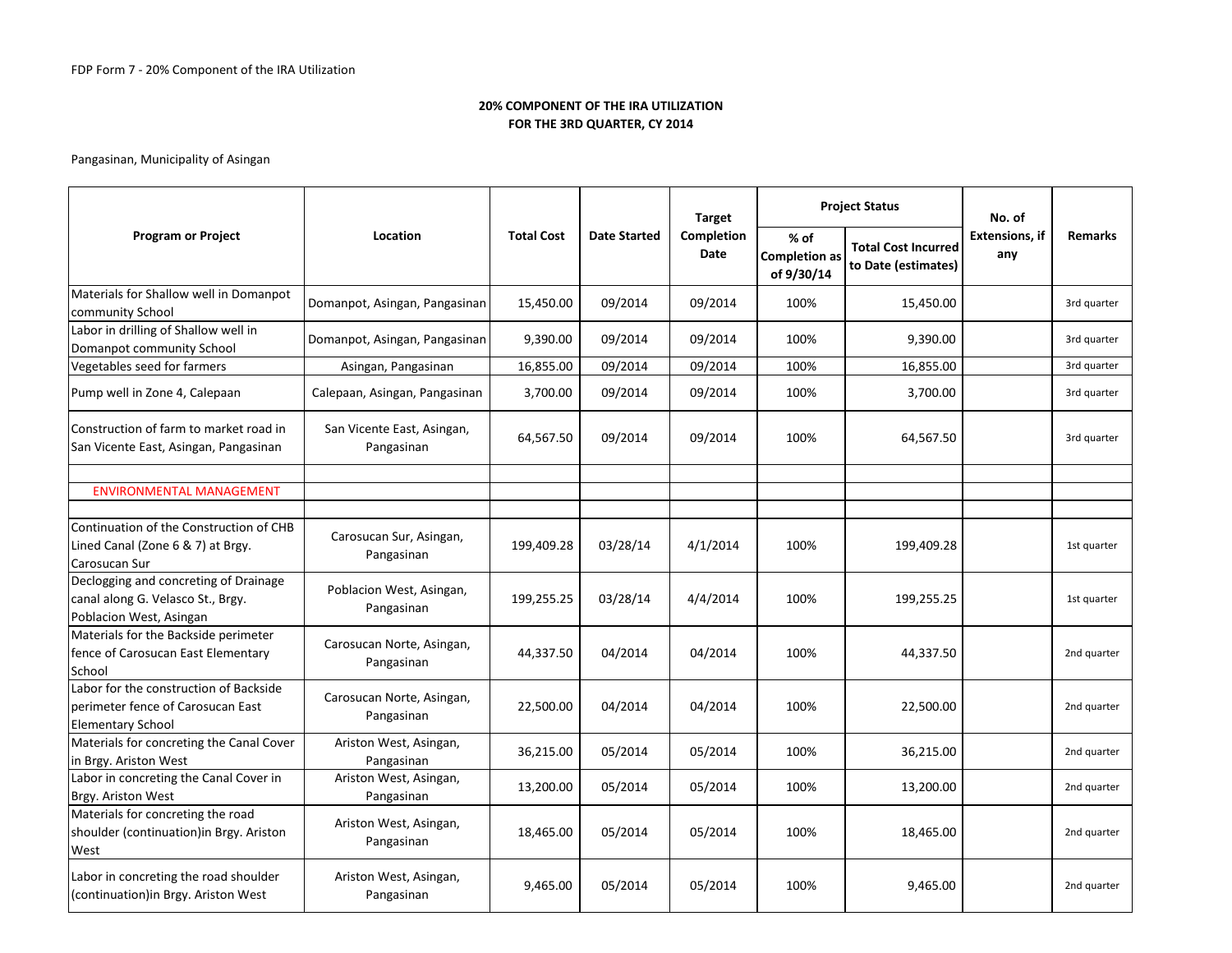|                                                                                                  |                                          |                   |                     | <b>Target</b>      |                                            | <b>Project Status</b>                             | No. of                       |                |
|--------------------------------------------------------------------------------------------------|------------------------------------------|-------------------|---------------------|--------------------|--------------------------------------------|---------------------------------------------------|------------------------------|----------------|
| <b>Program or Project</b>                                                                        | Location                                 | <b>Total Cost</b> | <b>Date Started</b> | Completion<br>Date | % of<br><b>Completion as</b><br>of 9/30/14 | <b>Total Cost Incurred</b><br>to Date (estimates) | <b>Extensions, if</b><br>any | <b>Remarks</b> |
| Siphoning of C.R.                                                                                | Asingan, Pangasinan                      | 15,000.00         | 05/2014             | 05/2014            | 100%                                       | 15,000.00                                         |                              | 2nd quarter    |
| Declogging and cleaning of gutter                                                                | Asingan, Pangasinan                      | 4,600.00          | 05/2014             | 05/2014            | 100%                                       | 4,600.00                                          |                              | 2nd quarter    |
| Materials for the Concreting of Farm to<br>market road in Bantog                                 | Bantog, Asingan, Pangasinan              | 20,765.00         | 05/2014             | 05/2014            | 100%                                       | 20,765.00                                         |                              | 2nd quarter    |
| Labor in Concreting the Farm to market<br>road in Bantog                                         | Bantog, Asingan, Pangasinan              | 7,850.00          | 05/2014             | 05/2014            | 100%                                       | 7,850.00                                          |                              | 2nd quarter    |
| Materials for concreting the road<br>shoulder (continuation) in Brgy. San<br><b>Vicente East</b> | San Vicente East, Asingan,<br>Pangasinan | 32,855.00         | 05/2014             | 05/2014            | 100%                                       | 32,855.00                                         |                              | 2nd quarter    |
| Labor in concreting the road shoulder<br>(continuation) in Brgy. San Vicente East                | San Vicente East, Asingan,<br>Pangasinan | 14,970.00         | 05/2014             | 05/2014            | 100%                                       | 14,970.00                                         |                              | 2nd quarter    |
| Continuation of the Construction of CHB<br>Lined Canal at Brgy. Toboy                            | Brgy. Toboy, Asingan,<br>Pangasinan      | 199,688.16        | 05/13/14            | 6/11/2014          | 100%                                       | 199,688.16                                        |                              | 2nd quarter    |
| Continuation of the Construction of CHB<br>Lined Canal at Brgy. Macalong                         | Macalong, Asingan, Pangasinan            | 199,409.28        | 05/13/14            | 6/11/2014          | 100%                                       | 199,524.08                                        |                              | 2nd quarter    |
| Dredging of Tanggal Sawang At Brgy.<br>Sanchez                                                   | Sanchez, Asingan, Pangasinan             | 199,496.64        | 05/13/14            | 5/26/2014          | 100%                                       | 199,496.64                                        |                              | 2nd quarter    |
| Repair of fence, signboard and supplies<br>for MRF                                               | Asingan, Pangasinan                      | 59,854.00         | 06/2014             | 06/2014            | 100%                                       | 59,854.00                                         |                              | 2nd quarter    |
| Materials for the Concreting of Farm to<br>market road in Baro                                   | Baro, Asingan, Pangasinan                | 28,574.00         | 06/2014             | 06/2014            | 100%                                       | 28,574.00                                         |                              | 2nd quarter    |
| Labor in the Concreting of Farm to<br>market road in Baro                                        | Baro, Asingan, Pangasinan                | 11,110.00         | 06/2014             | 06/2014            | 100%                                       | 11,110.00                                         |                              | 2nd quarter    |
| Materials in concreting road shoulder in<br>Brgy. Coldit                                         | Coldit, Asingan, Pangasinan              | 31,419.00         | 06/2014             | 06/2014            | 100%                                       | 31,419.00                                         |                              | 2nd quarter    |
| Labor in concreting road shoulder in<br>Brgy. Coldit                                             | Coldit, Asingan, Pangasinan              | 18,400.00         | 06/2014             | 06/2014            | 100%                                       | 18,400.00                                         |                              | 2nd quarter    |
| Materials in concreting road shoulder in<br>Brgy. Domanpot                                       | Domanpot, Asingan, Pangasinan            | 8,856.00          | 06/2014             | 06/2014            | 100%                                       | 8,856.00                                          |                              | 2nd quarter    |
| Materials in concreting road shoulder in<br>Brgy. Domanpot                                       | Domanpot, Asingan, Pangasinan            | 12,428.00         | 06/2014             | 06/2014            | 100%                                       | 12,428.00                                         |                              | 2nd quarter    |
| Regravelling of Borobor farm to market<br>road in Sanchez                                        | Sanchez, Asingan, Pangasinan             | 81,700.00         | 06/2014             | 06/2014            | 100%                                       | 81,700.00                                         |                              | 2nd quarter    |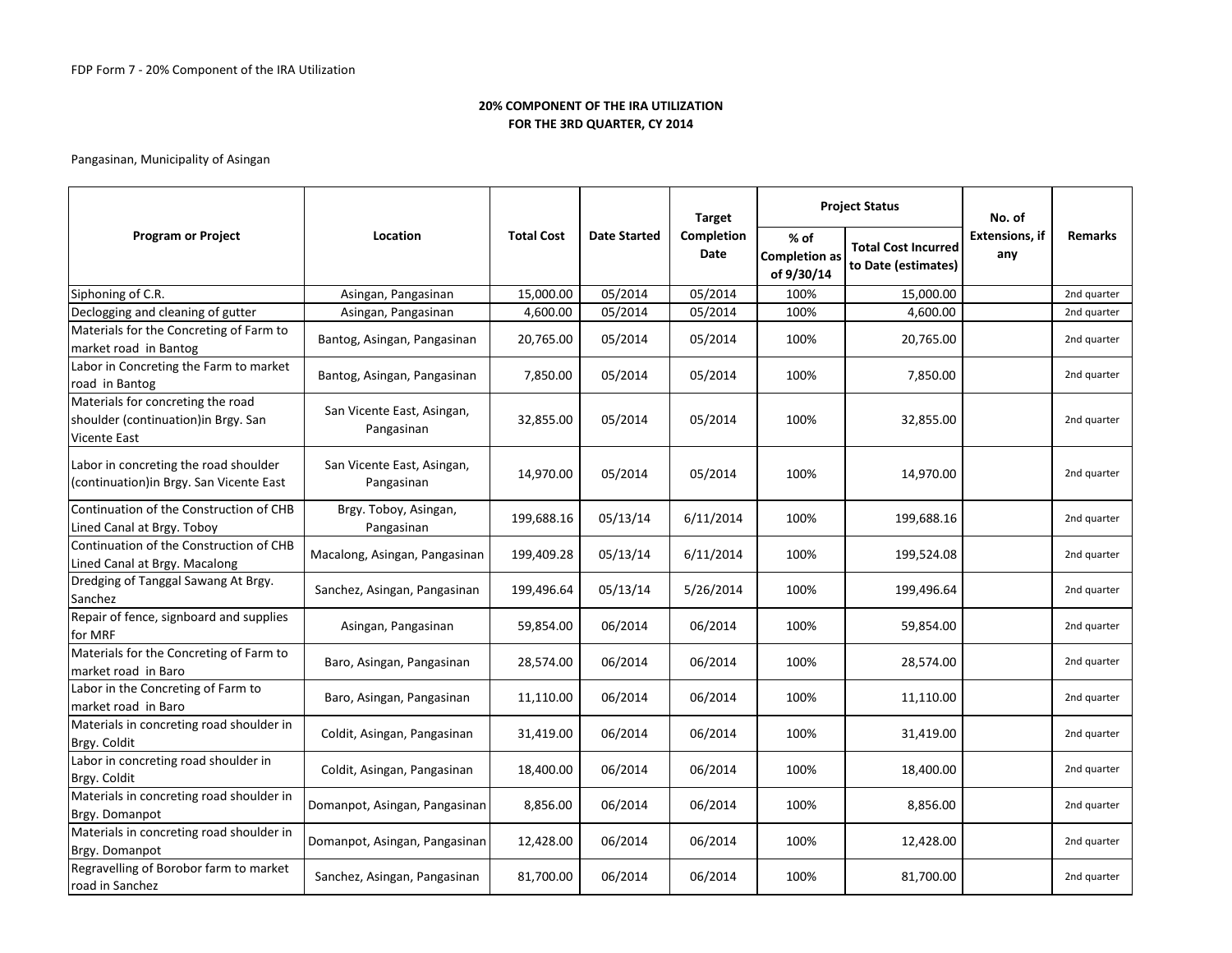|                                                                                                |                                        |                   |                     | <b>Target</b>      |                                            | <b>Project Status</b>                             | No. of                       |                |
|------------------------------------------------------------------------------------------------|----------------------------------------|-------------------|---------------------|--------------------|--------------------------------------------|---------------------------------------------------|------------------------------|----------------|
| <b>Program or Project</b>                                                                      | Location                               | <b>Total Cost</b> | <b>Date Started</b> | Completion<br>Date | % of<br><b>Completion as</b><br>of 9/30/14 | <b>Total Cost Incurred</b><br>to Date (estimates) | <b>Extensions, if</b><br>any | <b>Remarks</b> |
| Materials in concreting the farm to<br>market road in Zone VI, Brgy. Sobol                     | Sobol, Asingan, Pangasinan             | 32,307.00         | 07/2014             | 07/2014            | 100%                                       | 32,307.00                                         |                              | 3rd quarter    |
| labor in concreting the farm to market<br>road in Zone VI, Brgy. Sobol                         | Sobol, Asingan, Pangasinan             | 12,330.00         | 07/2014             | 07/2014            | 100%                                       | 12,330.00                                         |                              | 3rd quarter    |
| Materials for the Construction of Comfort<br>room for Grade 7 in Toboy National High<br>School | Toboy, Asingan, Pangasinan             | 11,554.00         | 07/2014             | 07/2014            | 100%                                       | 11,554.00                                         |                              | 3rd quarter    |
| Labor for the Construction of Comfort<br>room for Grade 7 in Toboy National High<br>School     | Toboy, Asingan, Pangasinan             | 3,300.00          | 07/2014             | 07/2014            | 100%                                       | 3,300.00                                          |                              | 3rd quarter    |
| Materials for the concreting of covered<br>canal in Ariston West                               | Ariston West, Asingan,<br>Pangasinan   | 21,966.00         | 08/2014             | 08/2014            | 100%                                       | 21,966.00                                         |                              | 3rd quarter    |
| Labor in the concreting of covered canal<br>in Ariston West                                    | Ariston West, Asingan,<br>Pangasinan   | 7,972.00          | 08/2014             | 08/2014            | 100%                                       | 7,972.00                                          |                              | 3rd quarter    |
| Construction of CHB Lined Canal at<br>Calepaan (Zone IV) Asingan, Pangasinan                   | Brgy. Calepaan, Asingan,<br>Pangasinan | 219,482.60        | 08/08/14            | 9/2/2014           | 100%                                       | 219,482.00                                        |                              | 3rd quarter    |
| Materials in concreting road in Carosucan<br>Sur                                               | Carosucan Sur, Asingan,<br>Pangasinan  | 20,000.00         | 09/2014             | 09/2014            | 100%                                       | 20,000.00                                         |                              | 3rd quarter    |
| Materials in concreting the road shoulder<br>in Zone X, VI & VII in Carosucan Sur              | Carosucan Sur, Asingan,<br>Pangasinan  | 79,840.00         | 09/2014             | 09/2014            | 100%                                       | 79,840.00                                         |                              | 3rd quarter    |
| Shallow well in Domanpot                                                                       | Domanpot, Asingan, Pangasinan          | 1,000.00          | 09/2014             | 09/2014            | 100%                                       | 1,000.00                                          |                              | 3rd quarter    |
| Regravelling of Farm to market road in<br>Brgy. Domanpot                                       | Domanpot, Asingan, Pangasinan          | 5,000.00          | 09/2014             | 09/2014            | 100%                                       | 5,000.00                                          |                              | 3rd quarter    |
| Materials for regravelling of farm to<br>market road in Domanpot                               | Domanpot, Asingan, Pangasinan          | 14,937.50         | 09/2014             | 09/2014            | 100%                                       | 14,937.50                                         |                              | 3rd quarter    |
| Labor in Regravelling of farm to market<br>road in Domanpot                                    | Domanpot, Asingan, Pangasinan          | 4,365.00          | 09/2014             | 09/2014            | 100%                                       | 4,365.00                                          |                              | 3rd quarter    |
| Materials for the construction of Science<br>Building in Angela Valdez Ramos NHS               | Macalong, Asingan, Pangasinan          | 27,362.00         | 09/2014             | 09/2014            | 100%                                       | 27,362.00                                         |                              | 3rd quarter    |